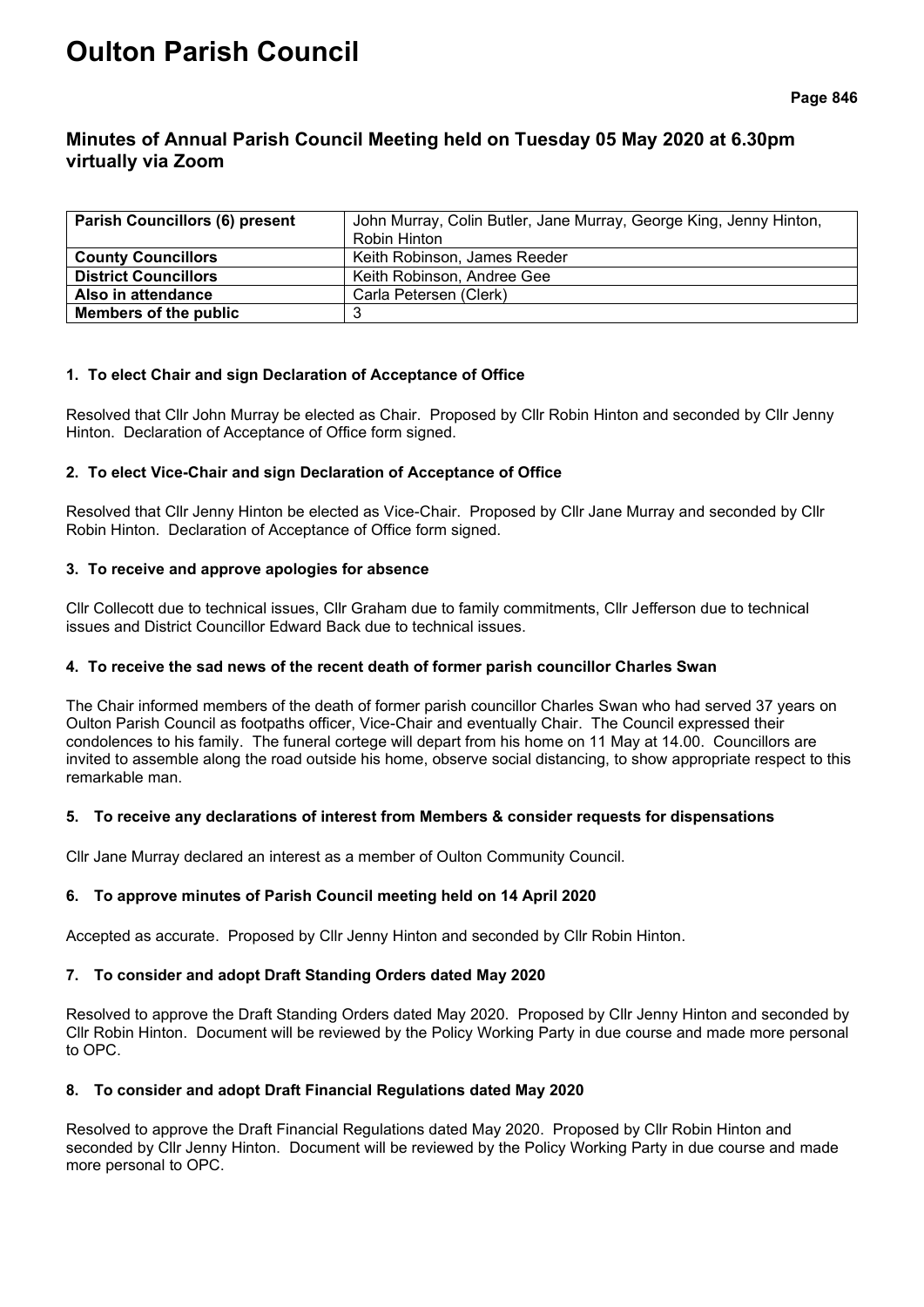#### **9. To review asset register dated March 2020**

Clerk had prepared an asset register as at 31 March 2020. Resolved to approve the figures which has been restated due to VAT now being reclaimed. Enquiries to be made regarding two possible OPC assets that are currently not on the asset register – a grit bin and a life belt by the pond at Jenkins Green.

#### **10. To consider and agree upon Member and Officer Responsibilities**

To be carried forward and reviewed by the Policy Working Group.

#### **11. To determine dates of Council meetings for the next year**

Resolved that the dates for the Council meetings for the next year will be: 2 June 2020, 7 July 2020, 1 September 2020, 6 October 2020, 3 November 2020, 1 December 2020, 2 February 2021, 2 March 2021, 6 April 2021, 4 May 2021 (Annual Parish Council Meeting) and 14 May 2021 (Annual Parish Meeting). (There are no meetings in August and January).

#### **12. To agree any changes to the nominated bank signatories**

The Unity Trust Bank account has Cllr John Murray and Cllr Graham as signatories. Mr Brian Hunter and Mr John Grist are temporarily on the account to allow the funds from Barclays to be transferred. Resolved to add Cllr Jenny Hinton and Cllr King as signatories on the Unity Trust Bank account. Clerk to action.

#### **13. Adjournment for Public Participation (15 minutes allowed for)**

Steve Jackman, a website developer, was invited into the meeting and ran through his revised website proposal and answered questions. Steve confirmed the website could be set up within a month. His proposal included training the clerk on using the website and will cover aspects of accessibility. The training will require 10 hours of the clerk's time. Steve was thanked for attending and left the meeting.

#### **14. Reports from:**

- **Parish Clerk:** Circulated to councillors before the meeting. It was noted that it was disappointing that OPC had not been reclaiming VAT. Clerk has submitted a VAT reclaim back to 2016.
- **County Councillor Keith Robinson:** Reported on coronavirus testing that is being carried out at Water Lane, PPE is not a major problem here and Care Homes have adequate supplies, road markings are to be carried out on Oulton Street, boundary changes have been postponed until next year, recommended reporting potholes using the reporting tool on the following link [http://highwaysreporting.suffolk.gov.uk](http://highwaysreporting.suffolk.gov.uk/) . Cllr Jane Murray enquired about where it would be possible to plant trees on grounds belonging to ESC. It was confirmed that land had been earmarked for the Woods Meadow development and planting of trees is part of that development. It was suggested that locals could get together and plant more trees.
- **County Councillor James Reeder:** Emphasised the importance that in a medical emergency you should still ring your GP or dial 999, a Home, But Not Alone leaflet is currently being delivered to every household in Suffolk, Access Community Trust are preparing 100 meals a day and it is great that people are being looked after by their own network.
- **District Councillor Andree Gee:** Reported on the news that the Third Crossing has finally got the go ahead, East Suffolk Council have provided large amounts of money to small businesses affected by furlough, East Suffolk Council have not held any meetings since late March 2020 however will soon be holding meetings using Zoom.
- **SALC**  Significant providers of coronavirus information. Provide training for councillors and the Clerk which in turn enables the council to run more effectively.

#### **15. To consider the applications received for the Councillor vacancy. Appoint a parish councillor.**

OPC had received two applications for the Councillor vacancy and their details had been circulated to Councillors prior to the meeting. The Zoom waiting room was used in turn for each applicant. The applicants were allowed time to give a brief presentation and then answer a few questions. Both applicants were transferred to the waiting room and a majority vote was achieved. Both applicants returned to the meeting and the Clerk will update each applicant in the next few days on the decision of OPC.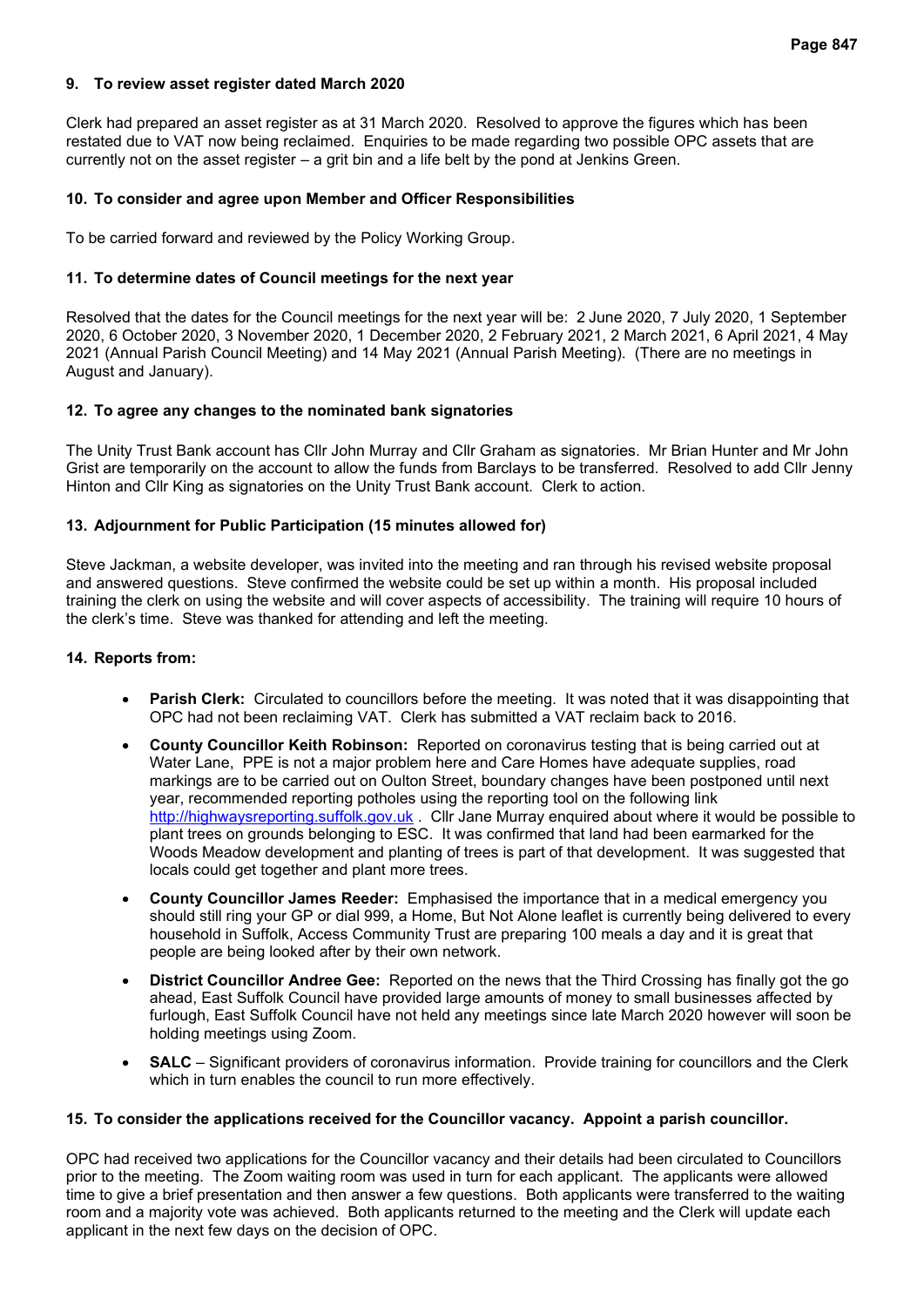#### **At 20.51 pm, in accordance with Standing Orders 3x, it was resolved that the meeting should continue beyond the two-hour time limit. Proposed by Cllr Jenny Hinton and seconded by Cllr Butler.**

# **16. To appoint an Internal Auditor for the financial year ending 31 March 2020**

Resolved to appoint Mr Chris Punt as the Internal Auditor. Proposed by the Chair and seconded by Cllr Jenny Hinton.

# **17. To receive an update on Unity Trust Bank**

Chair reported that OPC had verbally, earlier in the year, agreed in a PC meeting to source a new bank however this had not been recorded in the minutes. Resolved to confirm that Unity Trust Bank would be the new OPC bank. Proposed by Cllr Jenny Hinton and seconded by Cllr Butler. Clerk confirmed that the Unity Trust Bank accounts

were now open, paying-in books and a cheque book had been received. The Clerk was thanked for setting up the new bank accounts.

#### **18. To consider appointing a Policy Advisory Committee or Working Group. Agree upon a course of action.**

To be carried forward and considered at a later date.

# **19. To discuss the coronavirus lockdown. Agree upon a course of action.**

Councillors were thanked for helping to compile, print and distribute the coronavirus leaflets to selected homes in Oulton. It was noted that the leaflets were much appreciated by their recipients.

# **20. To receive an update on the new parish website. Agree upon a course of action.**

Discussed already with Steve Jackman in Public Participation. Resolved to appoint to Steve Jackman to set up the new OPC website. Clerk to action.

# **21. To consider using standardised councillor email addresses. Agree upon a course of action.**

Resolved that Councillors will used standardised Gmail addresses for council business. Clerk to action.

# **22. To receive an update on Woods Meadow Country Park.**

Woods Meadow Country Park Management Plan and April 2020 newsletter have been uploaded onto the parish website.

# **23. To discuss Clerk shared training and networking attendance. Agree upon a course of action.**

The Clerk is clerk to three parishes. The other two parishes will need to be consulted and an agreement made between all three to confirm how clerk training and networking can be apportioned. Agreed to carry forward and discuss at a later date.

# **24. To receive an update on the leaving gifts**

Former Councillor John Grist had sent thanks to OPC for the lovely gifts which had been sent to him and his wife. Former Parish Clerk Lynne Ward had sent thanks for her lovely gift which is going to be positively useful.

# **25. Planning:**

# • **To receive new planning applications and make comment**

DC/20/1350/FUL. The planning committee had considered the application for a first floor extension. This is an amendment to previous application DC/15/0115/FUL which OPC approved on 30 January 2015. Resolved that OPC had no objection to this application.

# • **To receive results and updates on outstanding applications**

DC/20/0604/FUL. East Suffolk Council refused to permit the proposed development (08/04/20).